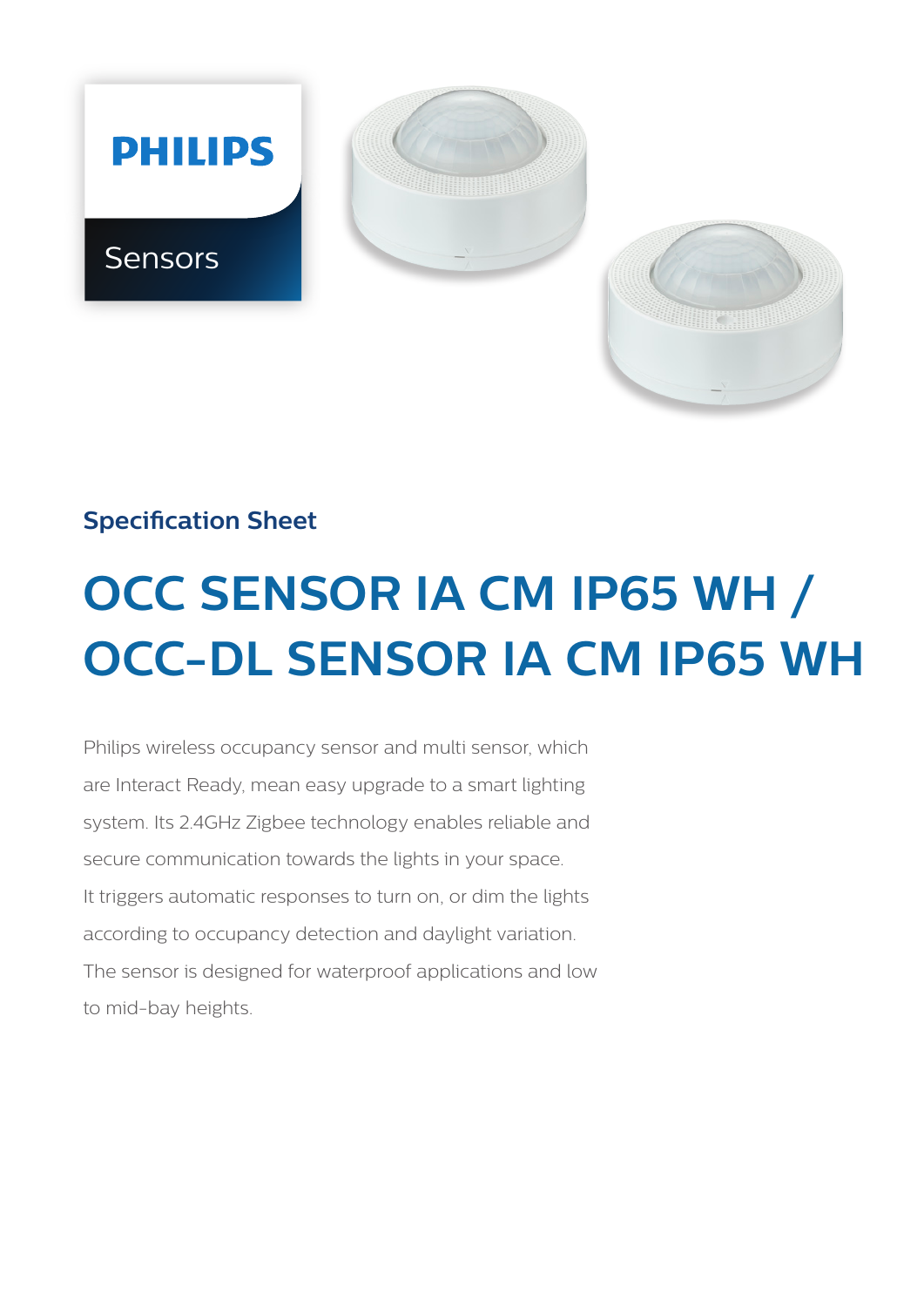# **OCC SENSOR IA CM IP65 WH / OCC-DL SENSOR IA CM IP65 WH**

# **Product Features**

#### Occupancy Detection

- Passive Infrared (PIR) technology to detect occupancy accurately
- Adjustable sensitivity. Minimum false trigger

#### Daylight Sensing

- High accuracy of ambient light measurement from ~1-5000 LUX at floor level
- Closed loop daylight regulation
- Daylight fast report for calibration

#### Installation

- Battery-powered, no mains wire required
- Walk test mode available for optimal detection
- Waterproof applications

#### Environment

- ROHS/REACH compliant
- No Mercury
- Low Carbon Footprint

#### **Connectivity**

- 2.4 GHz mesh networking technology
- Reliable and secure wireless communication, nominal range 15 m
- Easy commissioning

#### Control Functionality

- Automatic light control based on occupancy detection and daylight sensing
- Adjustable sensor parameters for personalized lighting behaviors

#### Reliability

- Reliable operation between -40 °C and 50 °C ambient temperature.\*
- IP65 (IEC standard 60529)
- $\cdot$  Battery life > 10 years
- MTBFP (Meantime Before False Positive motion sensor) >500 hr at medium sensitivity

\* PIR sensing performance is affected by the difference in temperature between the moving object and the ambient.

# **Dimensional drawings**







.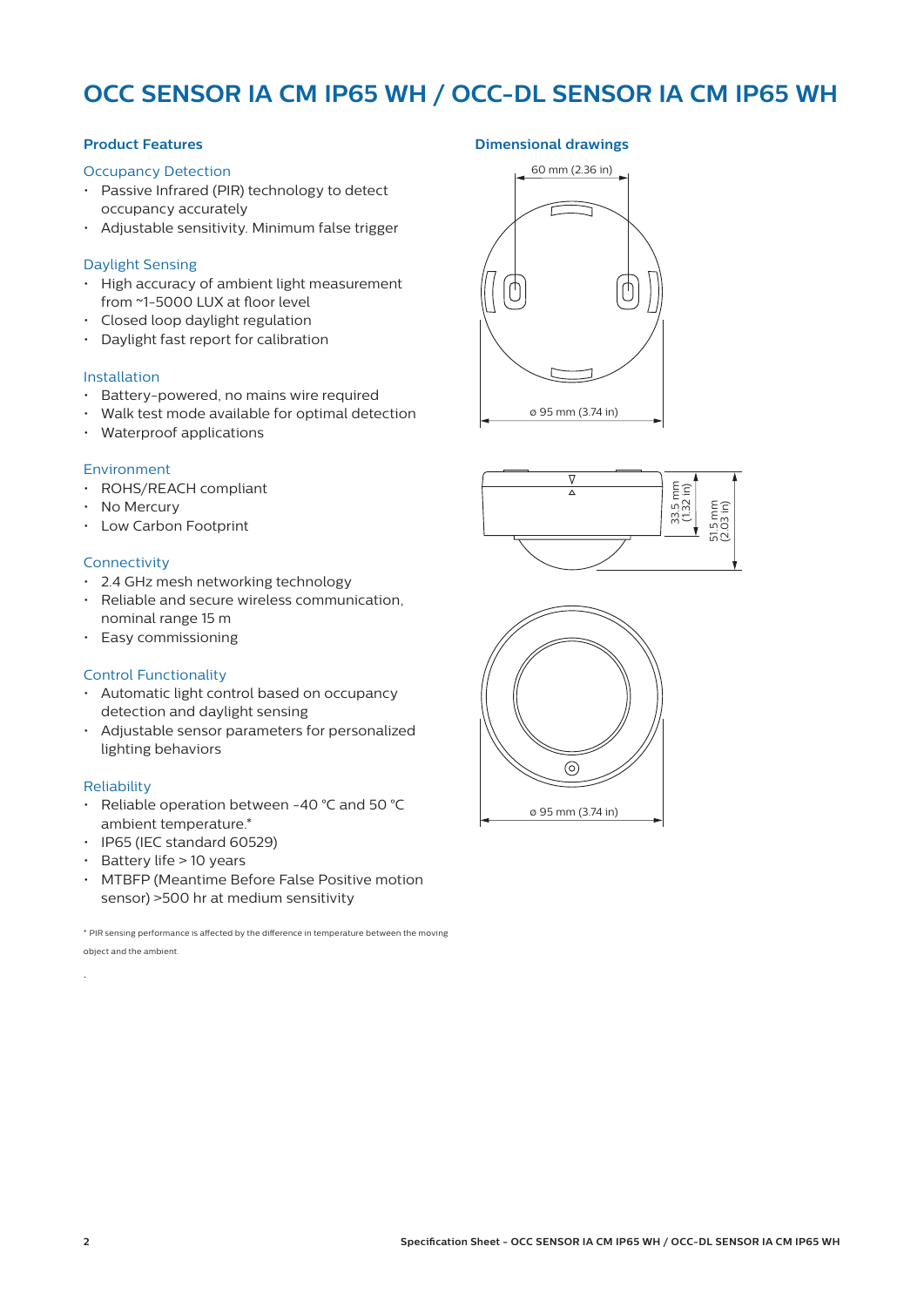# **Field-of-View**

# Field of view motion

#### **Installation Instructions**





#### Field of view daylight



Motion field of view can be reduced using the plastic shield on top of the lens









# D **Note**

Battery replacement should be done by skilled or instructed person.

#### **Q** Caution

Risk of explosion if battery is replaced by an incorrect type dispose of used batteries according to the instructions.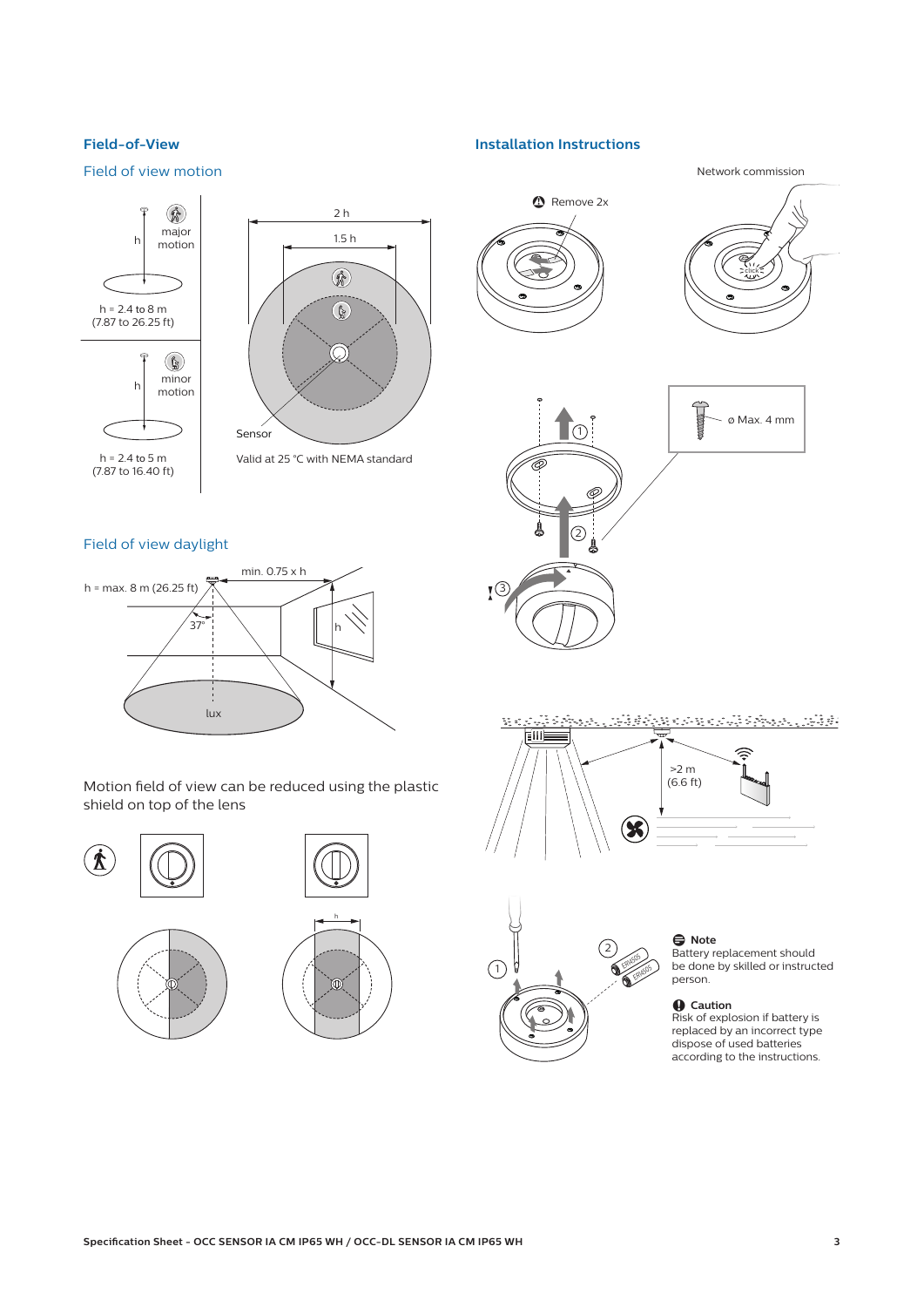A walk test will help to determine the optimal location to place the sensor by quickly testing the occupancy detection coverage. It's ONLY possible after sensor has been commissioned.

## **Walk test**



- 1 Press once AFTER 2 Red LED on motion exit the mode
	- commissioning to enter/ Red LED off no motion
- If needed, the sensitivity for motion detection can be adjusted with the dial at the back. Three sensitivity levels are available from Low, Medium to High (Medium as default).

# **Sensitivity**



L Low M Medium H High

• Performing factory reset will restore sensor to un-commissioned status. Sensor will be removed from current network (if any).

# **Factory reset**



# **LED indicator**

#### LED pattern

| Green LED blinks every 10 s                            | Ready for commissioning               |  |
|--------------------------------------------------------|---------------------------------------|--|
| Green LED blinks every 2 s                             | Commissioning in progress             |  |
| Green LED flash 2x                                     | Commissioning successful              |  |
| Red LED flash 2x                                       | Commissioning failure                 |  |
| Green and Red LEDs flash 2x   Successful factory reset |                                       |  |
| Red LED flash 1x                                       | Motion detected in walk<br>test mode  |  |
| Green LED flash 6x                                     | Occupancy detected                    |  |
| Red LED flash 3x                                       | Occupancy detected and<br>battery low |  |